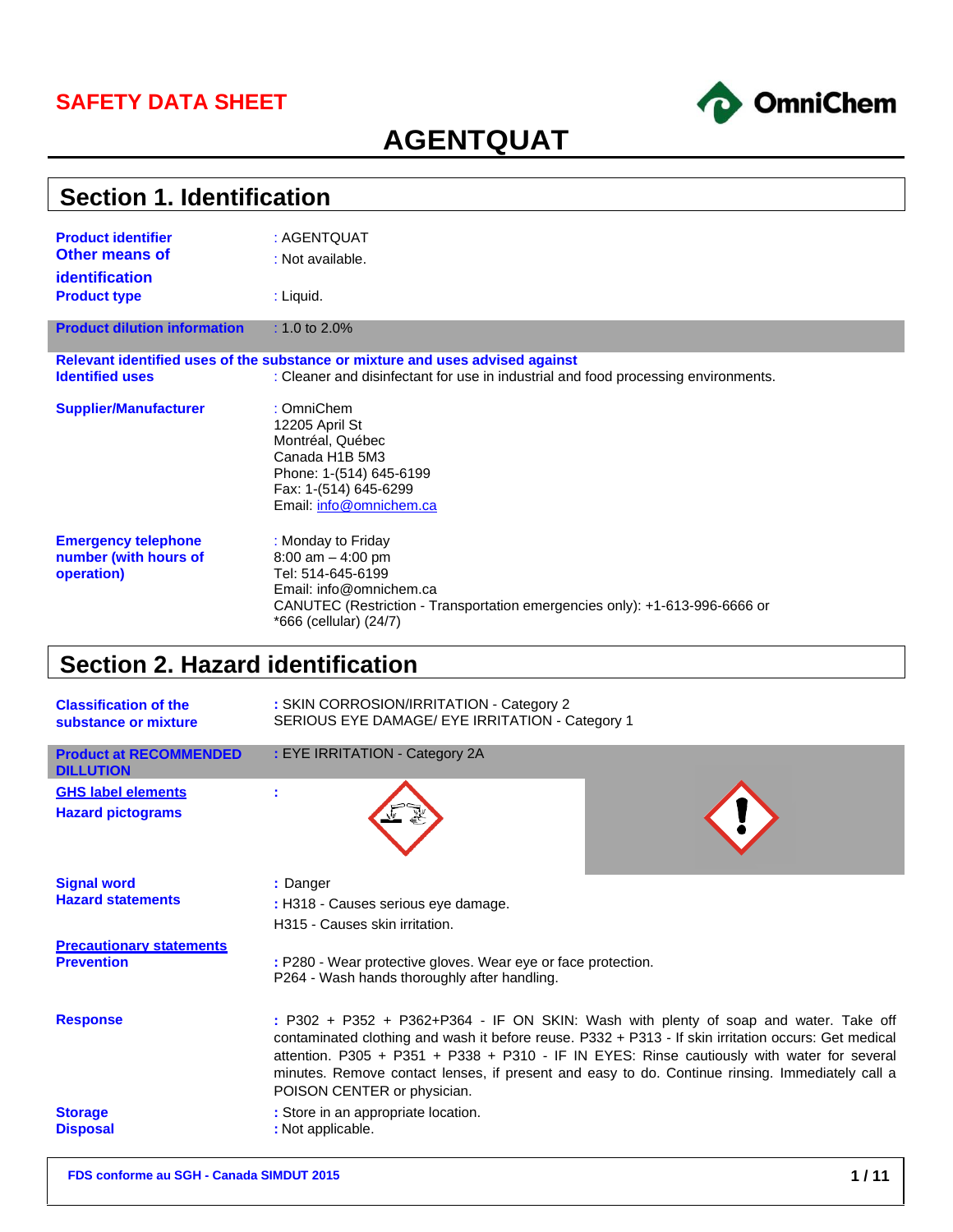

**AGENTQUAT**

# **Section 2. Hazard identification**

**Supplemental label elements**

**:** Not applicable.

| <b>Product at RECOMMENDED DILLUTION</b> |                                                                                                      |
|-----------------------------------------|------------------------------------------------------------------------------------------------------|
|                                         |                                                                                                      |
| <b>Declaration on Security</b>          |                                                                                                      |
| <b>Prevention</b>                       | : P280 - Wear protective gloves. Wear eye or face protection.                                        |
|                                         | P264 - Wash hands thoroughly after handling.                                                         |
|                                         |                                                                                                      |
| <b>Response</b>                         | $:$ P302 + P352 + P362+P364 - IF ON SKIN: Wash with plenty of soap and water. Take off               |
|                                         | contaminated clothing and wash it before reuse. P332 + P313 - If skin irritation occurs: Get medical |
|                                         | attention. P305 + P351 + P338 + P310 - IF IN EYES: Rinse cautiously with water for several           |
|                                         |                                                                                                      |
|                                         | minutes. Remove contact lenses, if present and easy to do. Continue rinsing. Immediately call a      |
|                                         | POISON CENTER or physician.                                                                          |
|                                         |                                                                                                      |
| <b>Storage</b>                          | : Store in an appropriate location.                                                                  |
|                                         |                                                                                                      |

# **Section 3. Composition/information on ingredients**

| Substance/mixture |  |
|-------------------|--|
| Other means of    |  |
| identification    |  |

**: Mixture. :** Not available.

| <b>Ingredient name</b>                                                | $%$ (w/w) | <b>CAS number</b> |
|-----------------------------------------------------------------------|-----------|-------------------|
| Quaternary ammonium compounds, di-C8-10-alkyldimethyl, chlorides      | - 5       | 68424-95-3        |
| Alcohols, C12-15, ethoxylated                                         | $-5$      | 68131-39-5        |
| Quaternary ammonium compounds, benzyl-C12-16-alkyldimethyl, chlorides | - 5       | 68424-85-1        |
|                                                                       |           |                   |

**Product at RECOMMENDED DILLUTION**

**Declaration on security : No known significant effects or critical hazards.** 

**The exact percentage (concentration) in the composition has been withheld as a trade secret in accordance with the amended HPR as of April 2018.**

**There are no additional ingredients present which, within the current knowledge of the supplier and in the concentrations applicable, are classified as hazardous to health or the environment and hence require reporting in this section.**

**Occupational exposure limits, if available, are listed in Section 8.**

## **Section 4. First-aid measures**

#### **Description of necessary first aid measures**

| Eye contact         | : Get medical attention immediately. Call a poison center or physician. Immediately flush eyes with<br>plenty of water, occasionally lifting the upper and lower eyelids. Check for and remove any contact<br>lenses. Continue to rinse for at least 20 minutes. Chemical burns must be treated promptly by a<br>physician.                                                                                                                                                                                                                                                                                                                                                                                                     |
|---------------------|---------------------------------------------------------------------------------------------------------------------------------------------------------------------------------------------------------------------------------------------------------------------------------------------------------------------------------------------------------------------------------------------------------------------------------------------------------------------------------------------------------------------------------------------------------------------------------------------------------------------------------------------------------------------------------------------------------------------------------|
| <b>Inhalation</b>   | : Get medical attention immediately. Call a poison center or physician. Remove victim to fresh air and<br>keep at rest in a position comfortable for breathing. If it is suspected that fumes are still present, the<br>rescuer should wear an appropriate mask or self-contained breathing apparatus. If not breathing, if<br>breathing is irregular or if respiratory arrest occurs, provide artificial respiration or oxygen by trained<br>personnel. It may be dangerous to the person providing aid to give mouth-to-mouth resuscitation. If<br>unconscious, place in recovery position and get medical attention immediately. Maintain an open<br>airway. Loosen tight clothing such as a collar, tie, belt or waistband. |
| <b>Skin contact</b> | : Get medical attention immediately. Call a poison center or physician. Flush contaminated skin with<br>plenty of water. Wash contaminated clothing thoroughly with water before removing it, or wear gloves.<br>Continue to rinse for at least 20 minutes. Chemical burns must be treated promptly by a physician.<br>Wash clothing before reuse. Clean shoes thoroughly before reuse.                                                                                                                                                                                                                                                                                                                                         |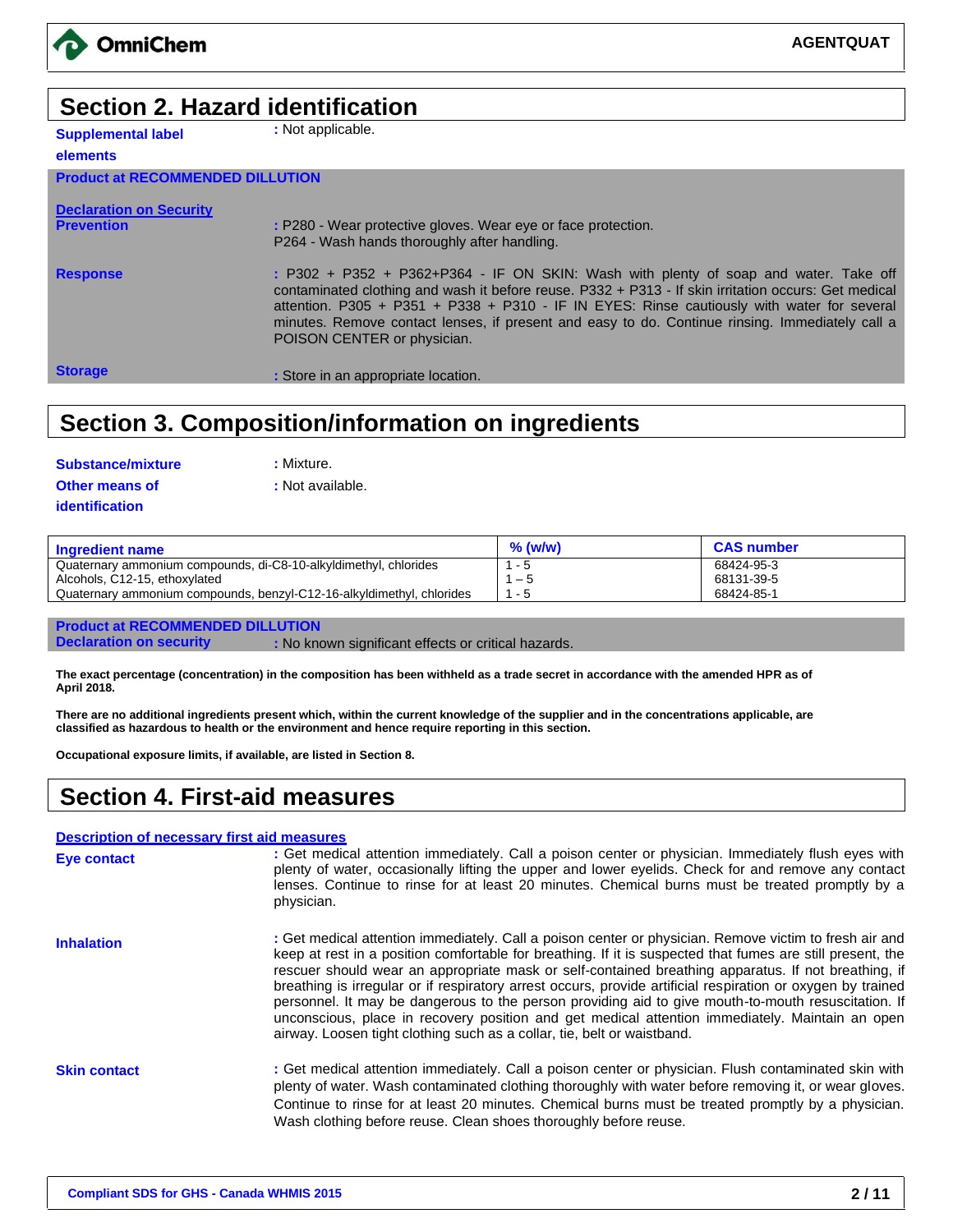#### **Section 4. First-aid measures**

**Ingestion :** Get medical attention immediately. Call a poison center or physician. Wash out mouth with water. Remove dentures if any. Remove victim to fresh air and keep at rest in a position comfortable for breathing. If material has been swallowed and the exposed person is conscious, give small quantities of water to drink. Stop if the exposed person feels sick as vomiting may be dangerous. Do not induce vomiting unless directed to do so by medical personnel. If vomiting occurs, the head should be kept low so that vomit does not enter the lungs. Chemical burns must be treated promptly by a physician. Never give anything by mouth to an unconscious person. If unconscious, place in recovery position and get medical attention immediately. Maintain an open airway. Loosen tight clothing such as a collar, tie, belt or waistband.

**Most important symptoms/effects, acute and delayed**

| <b>Potential acute health effects</b>                   |                                                                                                                                                                                                                                                                                                                                                                                                                                                                                                                                                                                                                                                                                                                                 |
|---------------------------------------------------------|---------------------------------------------------------------------------------------------------------------------------------------------------------------------------------------------------------------------------------------------------------------------------------------------------------------------------------------------------------------------------------------------------------------------------------------------------------------------------------------------------------------------------------------------------------------------------------------------------------------------------------------------------------------------------------------------------------------------------------|
| <b>Eye contact</b>                                      | : Causes serious eye damage.                                                                                                                                                                                                                                                                                                                                                                                                                                                                                                                                                                                                                                                                                                    |
| <b>Inhalation</b>                                       | : No known significant effects or critical hazards.                                                                                                                                                                                                                                                                                                                                                                                                                                                                                                                                                                                                                                                                             |
| <b>Skin contact</b>                                     | : Causes skin irritation                                                                                                                                                                                                                                                                                                                                                                                                                                                                                                                                                                                                                                                                                                        |
| <b>Ingestion</b><br><b>Over-exposure signs/symptoms</b> | : Corrosive to the digestive tract. Causes burns.                                                                                                                                                                                                                                                                                                                                                                                                                                                                                                                                                                                                                                                                               |
| <b>Eye contact</b>                                      | : Adverse symptoms may include the following:<br>Pain                                                                                                                                                                                                                                                                                                                                                                                                                                                                                                                                                                                                                                                                           |
| <b>Inhalation</b>                                       | Watering<br>Redness<br>: No known significant effects or critical hazards.                                                                                                                                                                                                                                                                                                                                                                                                                                                                                                                                                                                                                                                      |
| <b>Skin contact</b>                                     | : Adverse symptoms may include the following:                                                                                                                                                                                                                                                                                                                                                                                                                                                                                                                                                                                                                                                                                   |
|                                                         | Pain or irritation                                                                                                                                                                                                                                                                                                                                                                                                                                                                                                                                                                                                                                                                                                              |
| <b>Ingestion</b>                                        | Redness<br>Blistering may occur<br>: Adverse symptoms may include the following: stomach pains                                                                                                                                                                                                                                                                                                                                                                                                                                                                                                                                                                                                                                  |
|                                                         | Indication of immediate medical attention and special treatment needed. if necessary                                                                                                                                                                                                                                                                                                                                                                                                                                                                                                                                                                                                                                            |
| <b>Notes to physician</b>                               | : Treat symptomatically. Contact poison treatment specialist immediately if large                                                                                                                                                                                                                                                                                                                                                                                                                                                                                                                                                                                                                                               |
| <b>Specific treatments</b>                              | quantities have been ingested or inhaled.<br>: No specific treatment.                                                                                                                                                                                                                                                                                                                                                                                                                                                                                                                                                                                                                                                           |
| <b>Protection of first-aiders</b>                       | : No action shall be taken involving any personal risk or without suitable training. If it is suspected<br>that fumes are still present, the rescuer should wear an appropriate mask or self-contained                                                                                                                                                                                                                                                                                                                                                                                                                                                                                                                          |
|                                                         | breathing apparatus. It may be dangerous to the person providing aid to give mouth-to-mouth<br>resuscitation. Wash contaminated clothing thoroughly with water before removing it, or wear gloves.                                                                                                                                                                                                                                                                                                                                                                                                                                                                                                                              |
| <b>Product at RECOMMENDED DILLUTION</b>                 |                                                                                                                                                                                                                                                                                                                                                                                                                                                                                                                                                                                                                                                                                                                                 |
| <b>Eye contact</b>                                      | : Get medical attention immediately. Call a poison center or physician. Immediately flush eyes with<br>plenty of water, occasionally lifting the upper and lower eyelids. Check for and remove any contact<br>lenses. Continue to rinse for at least 20 minutes. Chemical burns must be treated promptly by a<br>physician.                                                                                                                                                                                                                                                                                                                                                                                                     |
| <b>Inhalation</b>                                       | : Get medical attention immediately. Call a poison center or physician. Remove victim to fresh air<br>and keep at rest in a position comfortable for breathing. If it is suspected that fumes are still present,<br>the rescuer should wear an appropriate mask or self-contained breathing apparatus. If not breathing,<br>if breathing is irregular or if respiratory arrest occurs, provide artificial respiration or oxygen by<br>trained personnel. It may be dangerous to the person providing aid to give mouth-to-mouth<br>resuscitation. If unconscious, place in recovery position and get medical attention immediately.<br>Maintain an open airway. Loosen tight clothing such as a collar, tie, belt or waistband. |
| <b>Skin contact</b>                                     | : Get medical attention immediately. Call a poison center or physician. Flush contaminated skin with<br>plenty of water. Wash contaminated clothing thoroughly with water before removing it, or wear gloves.<br>Continue to rinse for at least 20 minutes. Chemical burns must be treated promptly by a physician.<br>Wash clothing before reuse. Clean shoes thoroughly before reuse.                                                                                                                                                                                                                                                                                                                                         |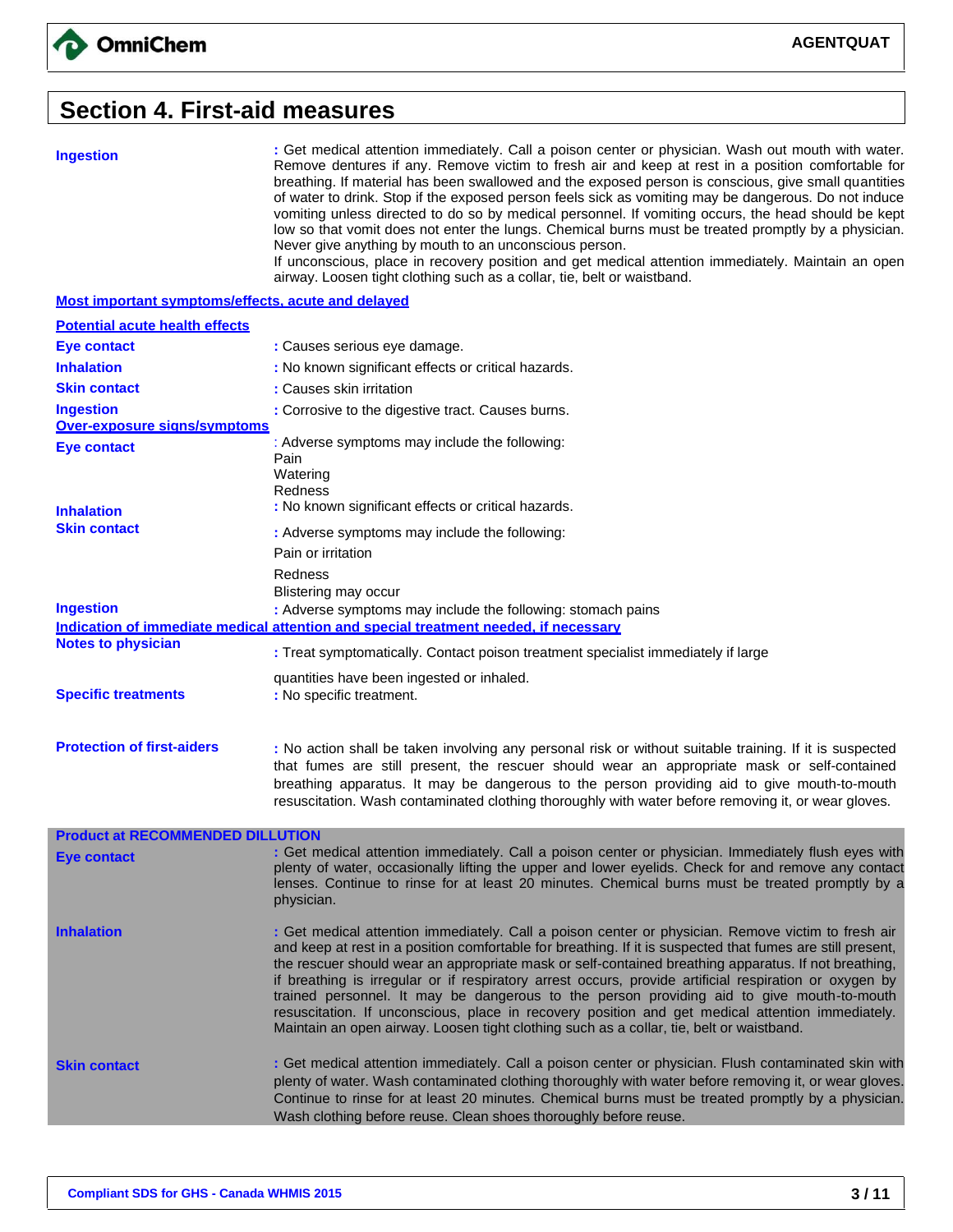#### **Section 4. First-aid measures**

| <b>Ingestion</b> | : Get medical attention immediately. Call a poison center or physician. Wash out mouth with water.   |
|------------------|------------------------------------------------------------------------------------------------------|
|                  | Remove dentures if any. Remove victim to fresh air and keep at rest in a position comfortable for    |
|                  | breathing. If material has been swallowed and the exposed person is conscious, give small quantities |
|                  | of water to drink. Stop if the exposed person feels sick as vomiting may be dangerous. Do not induce |
|                  | vomiting unless directed to do so by medical personnel. If vomiting occurs, the head should be kept  |
|                  | low so that vomit does not enter the lungs. Chemical burns must be treated promptly by a physician.  |
|                  | Never give anything by mouth to an unconscious person.                                               |
|                  | If unconscious, place in recovery position and get medical attention immediately. Maintain an open   |
|                  | airway. Loosen tight clothing such as a collar, tie, belt or waistband.                              |

See toxicological information (Section 11)

## **Section 5. Fire-fighting measures**

| <b>Extinguishing media</b>                               |                                                                                                                                                                          |
|----------------------------------------------------------|--------------------------------------------------------------------------------------------------------------------------------------------------------------------------|
| <b>Suitable extinguishing</b>                            | : Use an extinguishing agent suitable for the surrounding fire.                                                                                                          |
| media                                                    |                                                                                                                                                                          |
| Unsuitable extinguishing                                 | : None known.                                                                                                                                                            |
| media                                                    |                                                                                                                                                                          |
| Specific hazards arising                                 | : No specific fire of explosion hazard.                                                                                                                                  |
| from the chemical                                        |                                                                                                                                                                          |
| <b>Hazardous thermal</b><br>decomposition products       | : No specific data.                                                                                                                                                      |
| <b>Special protective actions</b>                        | : Promptly isolate the scene by removing all persons from the vicinity of the incident if                                                                                |
| for fire-fighters                                        | there is a fire. No action shall be taken involving any personal risk or without suitable training.                                                                      |
| <b>Special protective</b><br>equipment for fire-fighters | : Fire-fighters should wear appropriate protective equipment and self-contained breathing apparatus<br>(SCBA) with a full face-piece operated in positive pressure mode. |

### **Section 6. Accidental release measures**

#### **Personal precautions, protective equipment and emergency procedures**

| For non-emergency<br>personnel                        | : No action shall be taken involving any personal risk or without suitable training. Evacuate<br>surrounding areas. Keep unnecessary and unprotected personnel from entering. Do not touch or<br>walk through spilled material. Do not breathe vapor or mist. Provide adequate ventilation. Wear<br>appropriate respirator when ventilation is inadequate. Put on appropriate personal protective<br>equipment. |
|-------------------------------------------------------|-----------------------------------------------------------------------------------------------------------------------------------------------------------------------------------------------------------------------------------------------------------------------------------------------------------------------------------------------------------------------------------------------------------------|
| For emergency responders                              | : If specialized clothing is required to deal with the spillage, take note of any information in<br>Section 8 on suitable and unsuitable materials. See also the<br>information in "For non-emergency personnel".                                                                                                                                                                                               |
| <b>Environmental precautions</b>                      | : Avoid dispersal of spilled material and runoff and contact with soil, waterways, drains and<br>sewers. Inform the relevant authorities if the product has caused environmental pollution<br>(sewers, waterways, soil or air).                                                                                                                                                                                 |
| Methods and materials for containment and cleaning up |                                                                                                                                                                                                                                                                                                                                                                                                                 |

**Spill Spill Stop leak if without risk.** Move containers from spill area. Approach release from upwind. Prevent entry into sewers, water courses, basements or confined areas. Wash spillages into an effluent treatment plant or proceed as follows. Contain and collect spillage with noncombustible, absorbent material e.g. sand, earth, vermiculite or diatomaceous earth and place in container for disposal according to local regulations (see Section 13). Dispose of via a licensed waste disposal contractor. Contaminated absorbent material may pose the same hazard as the spilled product. Note: see Section 1 for emergency contact information and Section 13 for waste disposal.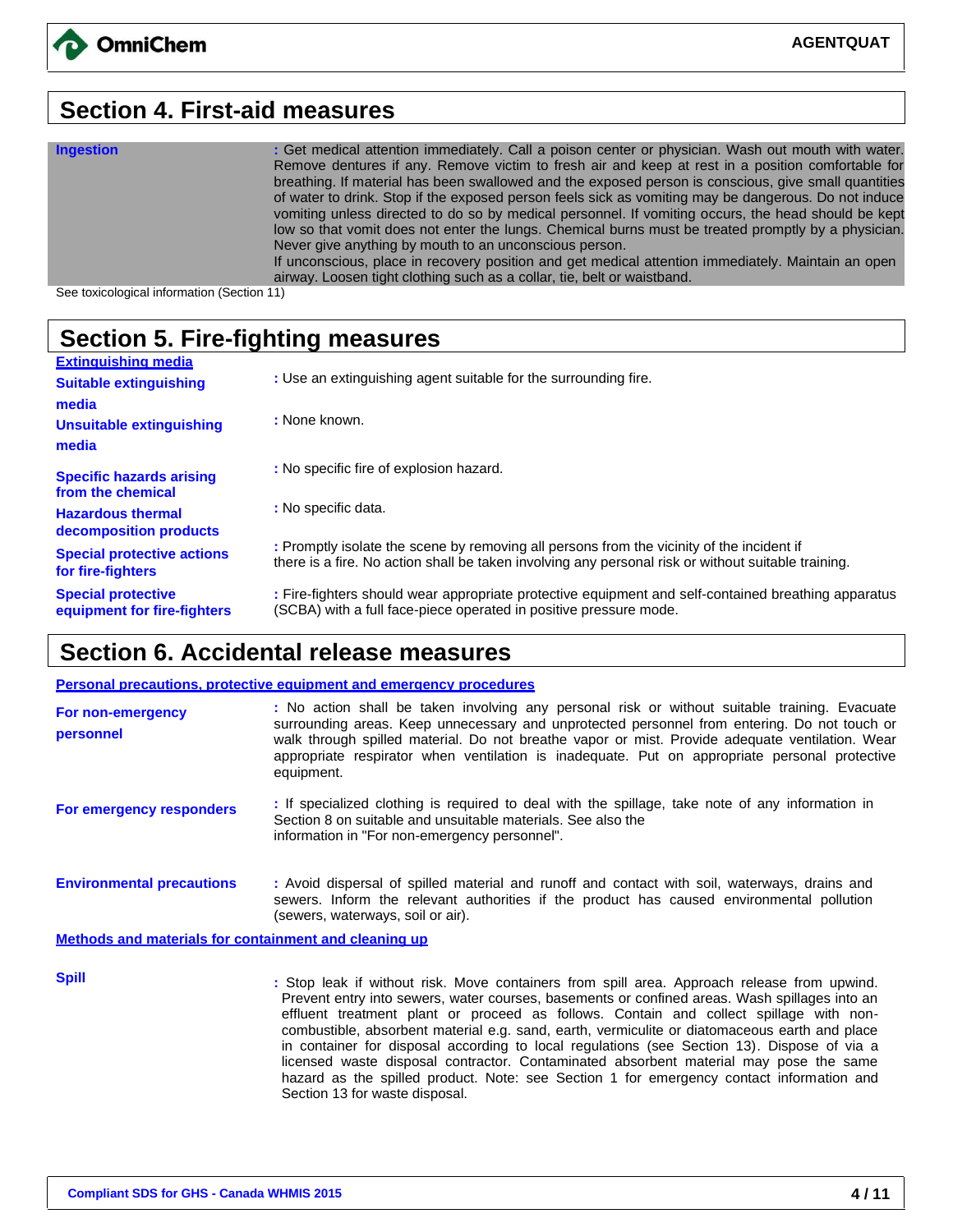# **Section 6. Accidental release measures**

| <b>Product at RECOMMENDED DILLUTION</b>               |                                                                                                                                                                                                                                                                                                                                                                                                                                                                                                                                                                                                                                                                                                               |
|-------------------------------------------------------|---------------------------------------------------------------------------------------------------------------------------------------------------------------------------------------------------------------------------------------------------------------------------------------------------------------------------------------------------------------------------------------------------------------------------------------------------------------------------------------------------------------------------------------------------------------------------------------------------------------------------------------------------------------------------------------------------------------|
| For non-emergency<br>personnel                        | : No action shall be taken involving any personal risk or without suitable training. Evacuate<br>surrounding areas. Keep unnecessary and unprotected personnel from entering. Do not touch or<br>walk through spilled material. Do not breathe vapor or mist. Provide adequate ventilation. Wear<br>appropriate respirator when ventilation is inadequate. Put on appropriate personal protective<br>equipment.                                                                                                                                                                                                                                                                                               |
| For emergency responders                              | : If specialized clothing is required to deal with the spillage, take note of any information in<br>Section 8 on suitable and unsuitable materials. See also the<br>information in "For non-emergency personnel".                                                                                                                                                                                                                                                                                                                                                                                                                                                                                             |
| <b>Environmental precautions</b>                      | : Avoid dispersal of spilled material and runoff and contact with soil, waterways, drains and<br>sewers. Inform the relevant authorities if the product has caused environmental pollution<br>(sewers, waterways, soil or air).                                                                                                                                                                                                                                                                                                                                                                                                                                                                               |
| Methods and materials for containment and cleaning up |                                                                                                                                                                                                                                                                                                                                                                                                                                                                                                                                                                                                                                                                                                               |
| <b>Spill</b>                                          | : Stop leak if without risk. Move containers from spill area. Approach release from upwind.<br>Prevent entry into sewers, water courses, basements or confined areas. Wash spillages into an<br>effluent treatment plant or proceed as follows. Contain and collect spillage with non-<br>combustible, absorbent material e.g. sand, earth, vermiculite or diatomaceous earth and place<br>in container for disposal according to local regulations (see Section 13). Dispose of via a<br>licensed waste disposal contractor. Contaminated absorbent material may pose the same<br>hazard as the spilled product. Note: see Section 1 for emergency contact information and<br>Section 13 for waste disposal. |

### **Section 7. Handling and storage**

| <b>Precautions for safe handling</b>                                             |                                                                                                                                                                                                                                                                                                                                                                                                                                                                                                                                                                                                                   |
|----------------------------------------------------------------------------------|-------------------------------------------------------------------------------------------------------------------------------------------------------------------------------------------------------------------------------------------------------------------------------------------------------------------------------------------------------------------------------------------------------------------------------------------------------------------------------------------------------------------------------------------------------------------------------------------------------------------|
| <b>Protective measures</b>                                                       | : Put on appropriate personal protective equipment (see Section 8). Do not get in eyes or on skin or<br>clothing. Do not breathe vapor or mist. Do not ingest. If during normal use the material presents a<br>respiratory hazard, use only with adequate ventilation or wear appropriate respirator. Keep in the<br>original container or an approved alternative made from a compatible material, kept tightly closed<br>when not in use. Empty containers retain product residue and can be hazardous. Do not reuse<br>container.                                                                              |
| <b>Advice on general</b><br>occupational hygiene                                 | : Eating, drinking and smoking should be prohibited in areas where this material is handled, stored<br>and processed. Workers should wash hands and face before eating, drinking and smoking. See also<br>Section 8 for additional information on hygiene measures. Remove contaminated clothing and<br>protective equipment before entering eating areas.                                                                                                                                                                                                                                                        |
| <b>Conditions for safe storage,</b><br>including any<br><b>incompatibilities</b> | : Store in accordance with local regulations. Store in original container protected from direct sunlight<br>in a dry, cool and well-ventilated area, away from incompatible materials (see Section 10) and food<br>and drink. Store in an appropriate location. Keep container tightly closed and sealed until ready for<br>use. Containers that have been opened must be carefully resealed and kept upright to prevent<br>leakage. Do not store in unlabeled containers. Use appropriate containment to avoid environmental<br>contamination. See Section 10 for incompatible materials before handling or use. |
| <b>Product at RECOMMENDED DILLUTION</b>                                          |                                                                                                                                                                                                                                                                                                                                                                                                                                                                                                                                                                                                                   |
| <b>Precautions for safe handling</b>                                             | : Put on appropriate personal protective equipment (see Section 8). Do not get in eyes or on skin or<br>clothing. Do not breathe vapor or mist. Do not ingest. If during normal use the material presents a<br>respiratory hazard, use only with adequate ventilation or wear appropriate respirator. Keep in the<br>original container or an approved alternative made from a compatible material, kept tightly closed<br>when not in use. Empty containers retain product residue and can be hazardous. Do not reuse<br>container.                                                                              |
| <b>Conditions for safe storage,</b><br>including any<br><b>incompatibilities</b> | : Store in accordance with local regulations. Store in original container protected from direct sunlight<br>in a dry, cool and well-ventilated area, away from incompatible materials (see Section 10) and food<br>and drink. Store in an appropriate location. Keep container tightly closed and sealed until ready for<br>use. Containers that have been opened must be carefully resealed and kept upright to prevent<br>leakage. Do not store in unlabeled containers. Use appropriate containment to avoid environmental<br>contamination. See Section 10 for incompatible materials before handling or use. |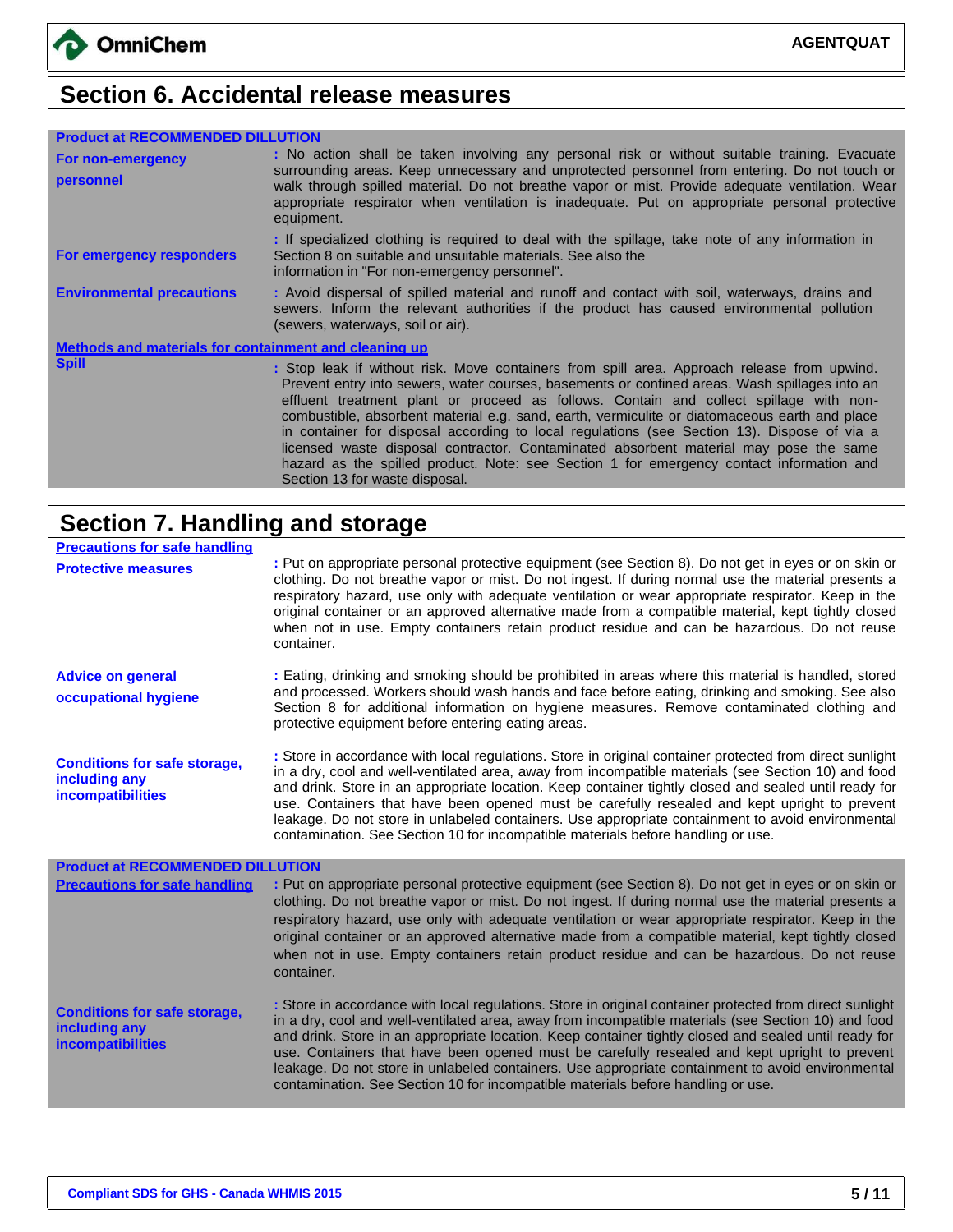

## **Section 8. Exposure controls/personal protection**

| <b>Control parameters</b> |  |
|---------------------------|--|
|                           |  |

**Occupational exposure limits**

None.

| <b>Appropriate engineering</b><br>controls | : If user operations generate dust, fumes, gas, vapor or mist, use process enclosures, local exhaust<br>ventilation or other engineering controls to keep worker exposure to airborne contaminants below<br>any recommended or statutory limits. |
|--------------------------------------------|--------------------------------------------------------------------------------------------------------------------------------------------------------------------------------------------------------------------------------------------------|
| Individual protection measures             |                                                                                                                                                                                                                                                  |

**Hygiene measures :** Wash hands, forearms and face thoroughly after handling chemical products, before eating, smoking and using the lavatory and at the end of the working period. Appropriate techniques should be used to remove potentially contaminated clothing. Wash contaminated clothing before reusing. Ensure that eyewash stations and safety showers are close to the workstation location.

**Eye/face protection :** Safety eyewear complying with an approved standard should be used when a risk assessment indicates this is necessary to avoid exposure to liquid splashes, mists, gases or dusts. If contact is possible, the following protection should be worn, unless the assessment indicates a higher degree of protection: chemical splash goggles and/or face shield. If inhalation hazards exist, a full-face respirator may be required instead.

**Skin protection**

**Hand protection :** Wear rubber gloves. Chemical-resistant, impervious gloves complying with an approved standard should be worn at all times when handling chemical products if a risk assessment indicates this is necessary. Considering the parameters specified by the glove manufacturer, check during use that the gloves are still retaining their protective properties. It should be noted that the time to breakthrough for any glove material may be different for different glove manufacturers. In the case of mixtures, consisting of several substances, the protection time of the gloves cannot be accurately estimated.

**Body protection :** Personal protective equipment for the body should be selected based on the task being performed and the risks involved.

**Other skin protection :** Appropriate footwear and any additional skin protection measures should be selected based on the task being performed and the risks involved.

**Respiratory protection :** Based on the hazard and potential for exposure, select a respirator that meets the appropriate standard or certification. Respirators must be used according to a respiratory protection program to ensure proper fitting, training, and other important aspects of use.

#### **Product at RECOMMENDED DILLUTION**

| <b>Appropriate engineering</b><br><b>controls</b> | : If user operations generate dust, fumes, gas, vapor or mist, use process enclosures, local<br>exhaust ventilation or other engineering controls to keep worker exposure to airborne<br>contaminants below any recommended or statutory limits.                                                                                                                                                                                                         |
|---------------------------------------------------|----------------------------------------------------------------------------------------------------------------------------------------------------------------------------------------------------------------------------------------------------------------------------------------------------------------------------------------------------------------------------------------------------------------------------------------------------------|
| <b>Individual protection measures</b>             |                                                                                                                                                                                                                                                                                                                                                                                                                                                          |
| <b>Eve/face protection</b>                        | : Safety eyewear complying with an approved standard should be used when a risk assessment<br>indicates this is necessary to avoid exposure to liquid splashes, mists, gases or dusts. If contact is<br>possible, the following protection should be worn, unless the assessment indicates a higher degree<br>of protection: chemical splash goggles and/or face shield. If inhalation hazards exist, a full-face<br>respirator may be required instead. |
| skin protection                                   | : Appropriate footwear and any additional skin protection measures should be selected based on the<br>task being performed and the risks involved.                                                                                                                                                                                                                                                                                                       |
| <b>Hand protection</b>                            | : When handling chemicals, wear chemical-resistant, impervious gloves that conform to an approved<br>standard at all times if a risk assessment indicates this is necessary.                                                                                                                                                                                                                                                                             |
| <b>Respiratory protection</b>                     | : Based on the hazard and potential for exposure, select a respirator that meets the appropriate<br>standard or certification. Respirators must be used according to a respiratory protection program to<br>ensure proper fitting, training, and other important aspects of use.                                                                                                                                                                         |

### **Section 9. Physical and chemical properties**

|                       | <b>Product at initial concentration</b> | <b>Product at RECOMMENDED DILLUTION</b> |
|-----------------------|-----------------------------------------|-----------------------------------------|
| <b>Appearance</b>     |                                         |                                         |
| <b>Physical state</b> | : Liquid. [Clear.]                      | : Liquid. [Clear.]                      |
| <b>Color</b>          | : Yellow.                               | : Not available.                        |
| <b>Odor</b>           | : Not available.                        | : Not available.                        |
| <b>Odor threshold</b> | : Not available.                        | : Not available.                        |
|                       |                                         |                                         |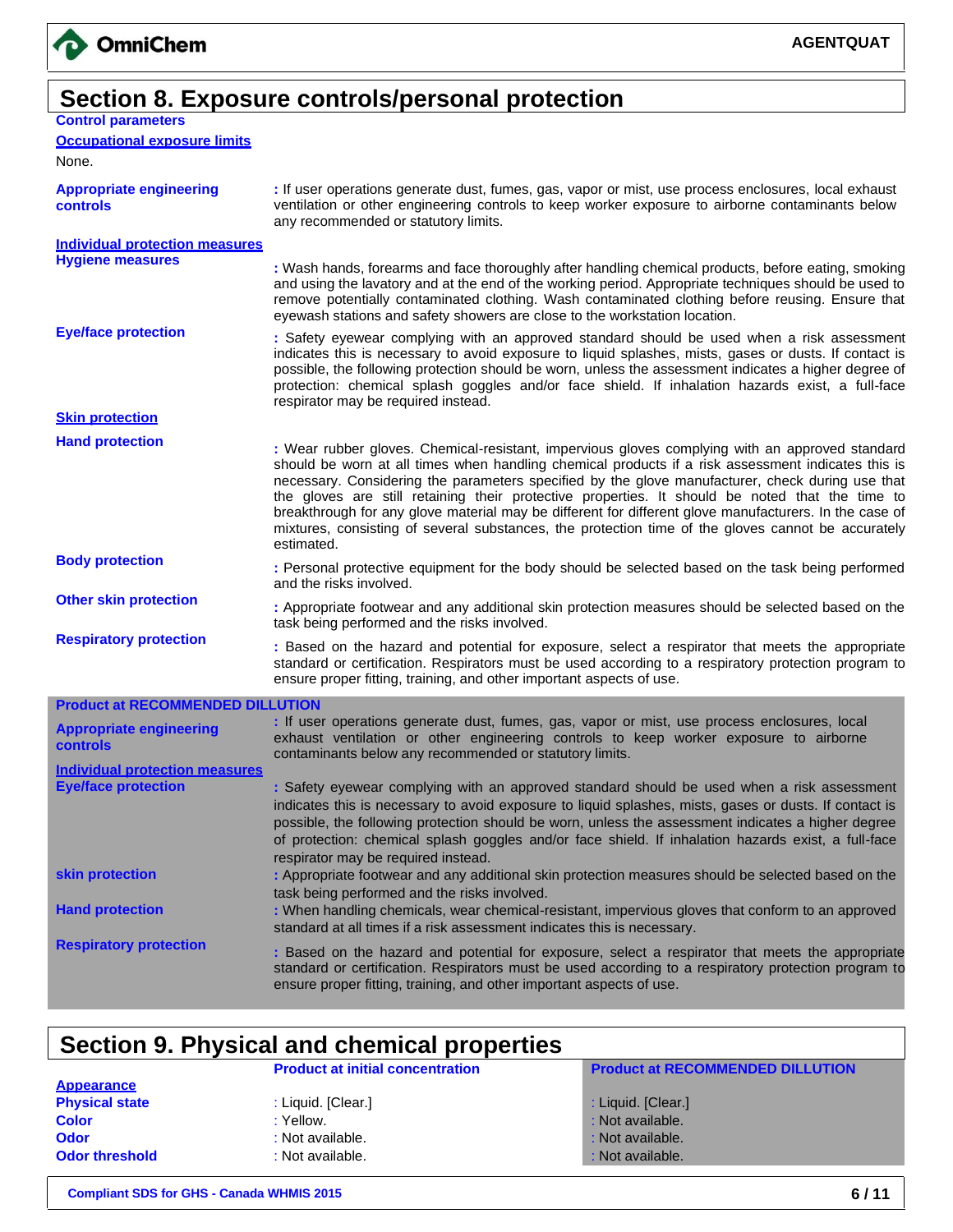

# **Section 9. Physical and chemical properties**

| : 10 [Conc. $% w/w$ ]: 100%] | $: 2.5 - 4.0$ |
|------------------------------|---------------|
| : Not available.             |               |
| : Not available.             |               |
| : Not available.             |               |
| : Not available.             |               |
| : Not available.             |               |
| : Not available.             |               |
|                              |               |
| : Not available.             |               |
| : Not available.             |               |
| : 1.01                       |               |
| : Complete in water.         |               |
| : Not available.             |               |
| : Not available.             |               |
| : Not available.             |               |
| : Not available.             |               |
|                              |               |

# **Section 10. Stability and reactivity**

| <b>Reactivity</b>                                   | : No specific test data related to reactivity available for this product or its ingredients.              |
|-----------------------------------------------------|-----------------------------------------------------------------------------------------------------------|
| <b>Chemical stability</b>                           | : The product is stable.                                                                                  |
| <b>Possibility of hazardous</b><br><b>reactions</b> | : Under normal conditions of storage and use, hazardous reactions will not occur.                         |
| <b>Conditions to avoid</b>                          | : No specific data.                                                                                       |
| <b>Incompatible materials</b>                       | : Reactive or incompatible with the following materials: oxidizing materials.                             |
| <b>Hazardous decomposition</b><br><b>products</b>   | : Under normal conditions of storage and use, hazardous decomposition products should not be<br>produced. |
|                                                     |                                                                                                           |

# **Section 11. Toxicological information**

#### **Information on toxicological effects**

**Acute toxicity**

| <b>Product / Ingredient name</b>                                                                          | <b>Result</b>          | <b>Species</b> | <b>Dose</b>           | <b>Exposure</b> |
|-----------------------------------------------------------------------------------------------------------|------------------------|----------------|-----------------------|-----------------|
| Alcohols, C12-15, ethoxylated<br>Quaternary ammonium compounds,<br>benzyl C12-16-alkyldimethyl, chlorides | LD50 Oral<br>LD50 Oral | Rat<br>Rat     | $2$ g/kg<br>426 mg/kg |                 |

#### **Irritation/Corrosion**

| <b>Product / Ingredient name</b>                                         | <b>Result</b>          | <b>Species</b> | <b>Score</b>   | <b>Exposure</b>  | <b>Observation</b> |
|--------------------------------------------------------------------------|------------------------|----------------|----------------|------------------|--------------------|
| Quaternary ammonium compounds,<br>benzyl-C12-16-alkyldimethyl, chlorides | Skin - Severe irritant | Rabbit         | $\blacksquare$ | 25 <sub>mg</sub> |                    |
| <b>Sensitization</b>                                                     |                        |                |                |                  |                    |
| There is no data available.                                              |                        |                |                |                  |                    |
| <b>Mutagenicity</b>                                                      |                        |                |                |                  |                    |
| There is no data available.                                              |                        |                |                |                  |                    |
| <b>Carcinogenicity</b>                                                   |                        |                |                |                  |                    |
| There is no data available.                                              |                        |                |                |                  |                    |
| <b>Reproductive toxicity</b>                                             |                        |                |                |                  |                    |
| There is no data available.                                              |                        |                |                |                  |                    |
| <b>Teratogenicity</b>                                                    |                        |                |                |                  |                    |
| There is no data available.                                              |                        |                |                |                  |                    |
| Specific target organ toxicity (single exposure)                         |                        |                |                |                  |                    |
| There is no data available.                                              |                        |                |                |                  |                    |
|                                                                          |                        |                |                |                  |                    |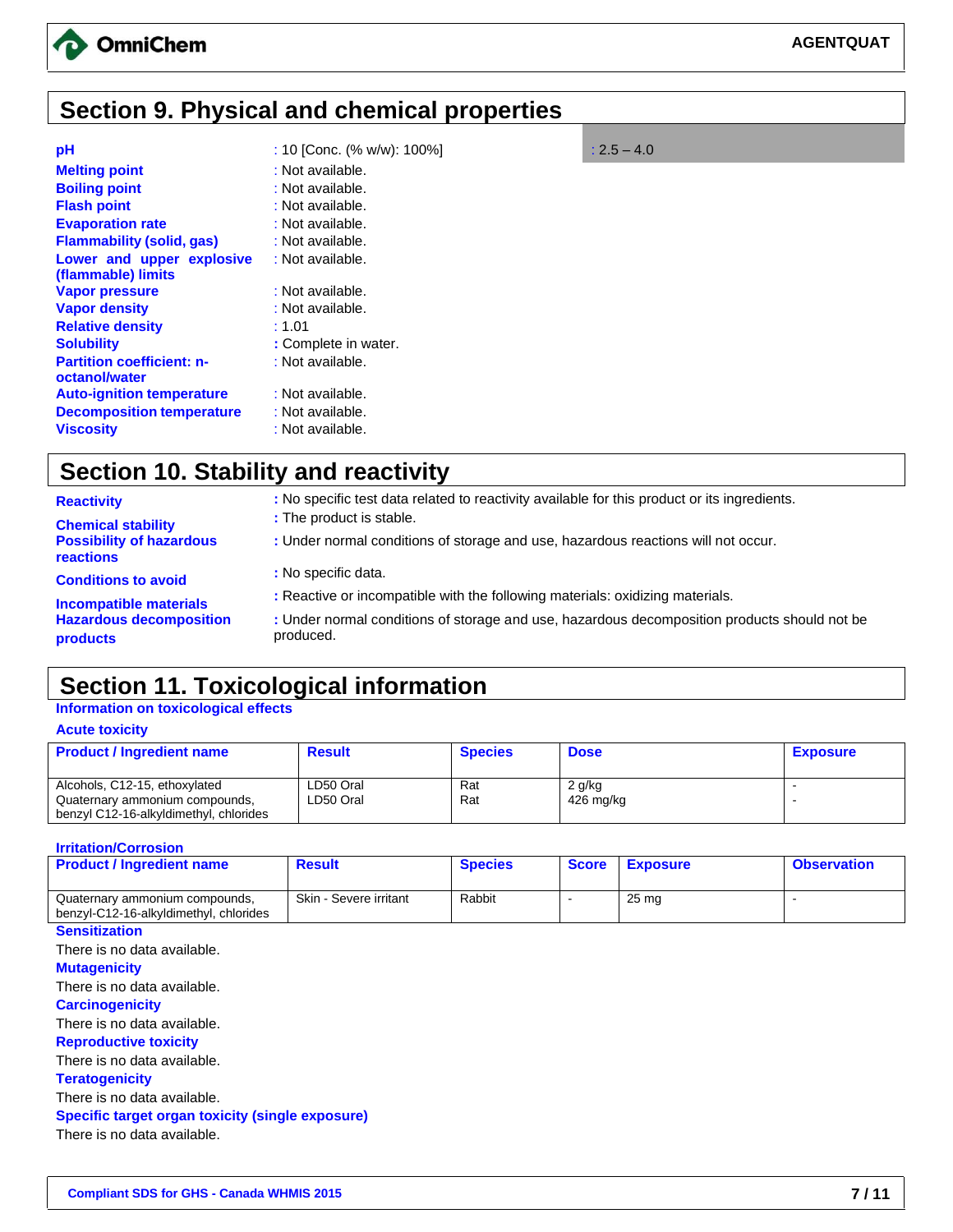

## **Section 11. Toxicological information**

| <b>Specific target organ toxicity (repeated exposure)</b> |                                                                                          |
|-----------------------------------------------------------|------------------------------------------------------------------------------------------|
| There is no data available.                               |                                                                                          |
| <b>Aspiration hazard</b>                                  |                                                                                          |
| There is no data available.                               |                                                                                          |
| <b>Information on the likely</b>                          | : Dermal contact. Eye contact. Inhalation. Ingestion.                                    |
| routes of exposure                                        |                                                                                          |
| <b>Potential acute health effects</b>                     |                                                                                          |
| <b>Eye contact</b>                                        | : Causes serious eye damage.                                                             |
| <b>Inhalation</b>                                         | : No known significant effects or critical hazards.                                      |
| <b>Skin contact</b>                                       | : Causes skin irritation.                                                                |
| <b>Ingestion</b>                                          | : Corrosive to the digestive tract. Causes burns.                                        |
|                                                           | Symptoms related to the physical, chemical and toxicological characteristics             |
| <b>Eye contact</b>                                        | : Adverse symptoms may include the following:                                            |
|                                                           | Pain                                                                                     |
|                                                           | Watering<br>Redness                                                                      |
| <b>Inhalation</b>                                         | : No known significant effects or critical hazards.                                      |
| <b>Skin contact</b>                                       |                                                                                          |
|                                                           | : Adverse symptoms may include the following:                                            |
|                                                           | Pain or irritation                                                                       |
|                                                           | Redness                                                                                  |
| <b>Ingestion</b>                                          | Blistering may occur<br>: Adverse symptoms may include the following: stomach pains      |
| <b>Product at RECOMMENDED DILLUTION</b>                   |                                                                                          |
| <b>Information on toxicological effects</b>               |                                                                                          |
| <b>Eye contact</b>                                        | : Causes serious eye damage.                                                             |
| <b>Inhalation</b>                                         | : No known significant effects or critical hazards.                                      |
| <b>Skin contact</b>                                       | : No known significant effects or critical hazards.                                      |
| <b>Ingestion</b>                                          | : Corrosive to the digestive tract. Causes burns.                                        |
|                                                           | Delayed and immediate effects and also chronic effects from short and long term exposure |
| <b>Short term exposure</b>                                |                                                                                          |
| <b>Potential immediate</b>                                | : No known significant effects or critical hazards.                                      |
| effects                                                   |                                                                                          |
| <b>Potential delayed effects</b>                          | : No known significant effects or critical hazards.                                      |
| Long term exposure                                        |                                                                                          |
| <b>Potential immediate</b>                                | : No known significant effects or critical hazards.                                      |
| effects                                                   |                                                                                          |
| <b>Potential delayed effects</b>                          | : No known significant effects or critical hazards.                                      |
| <b>Potential chronic health</b><br>effects                |                                                                                          |
| <b>General</b>                                            | : No known significant effects or critical hazards.                                      |
| <b>Carcinogenicity</b>                                    | : No known significant effects or critical hazards.                                      |
| <b>Mutagenicity</b>                                       | : No known significant effects or critical hazards.                                      |
| <b>Teratogenicity</b>                                     | : No known significant effects or critical hazards.                                      |
| <b>Developmental effects</b>                              | : No known significant effects or critical hazards.                                      |
| <b>Fertility effects</b>                                  | : No known significant effects or critical hazards.                                      |
| <b>Numerical measures of</b><br><b>toxicity</b>           |                                                                                          |
| <b>Acute toxicity estimates</b>                           |                                                                                          |
| <b>Route</b>                                              | <b>ATF value</b>                                                                         |

| <b>Route</b> | value         |
|--------------|---------------|
| Oral         | 7514.8 mg/kg  |
| Dermal       | 19927.5 mg/kg |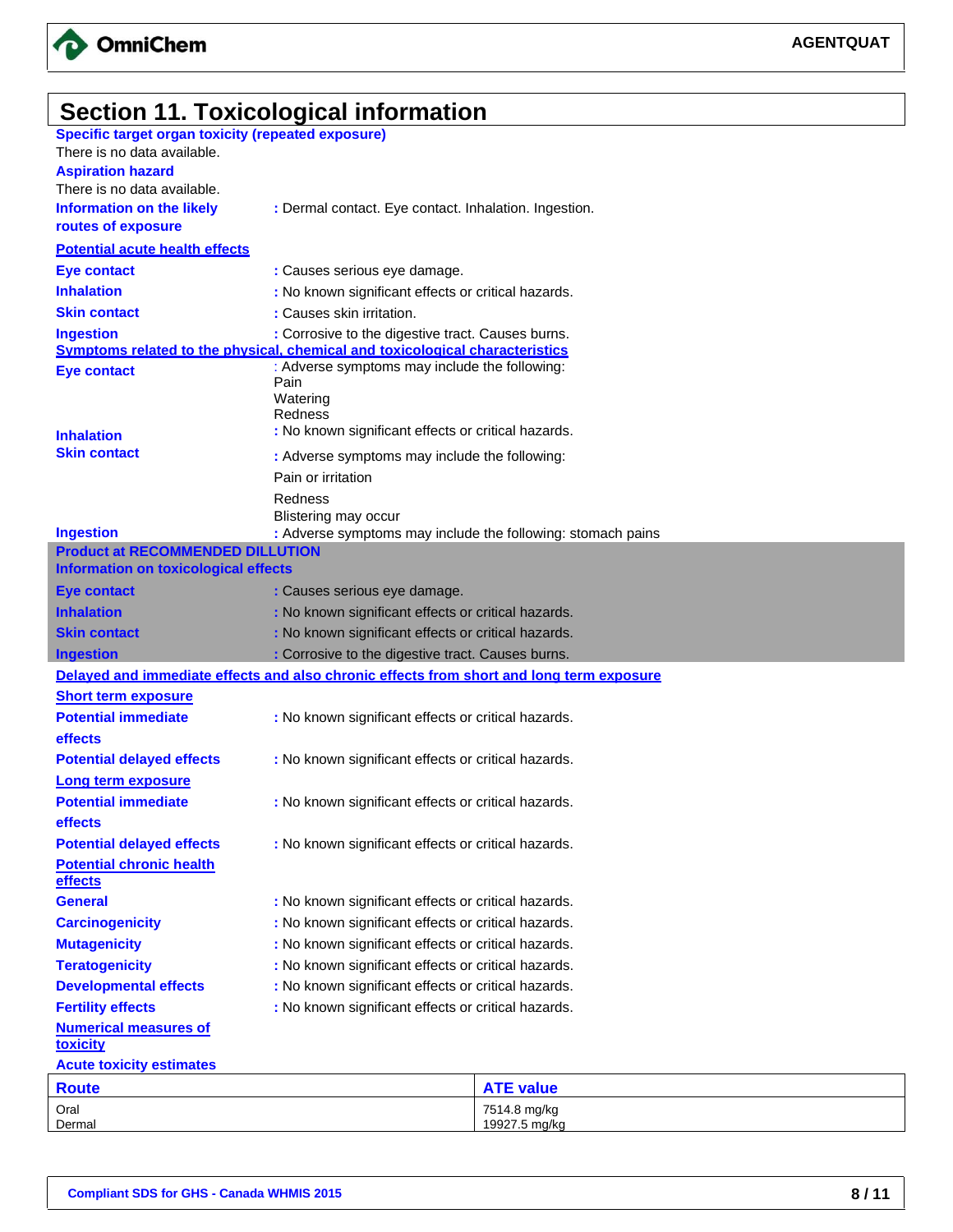## **Section 11. Toxicological information**

#### **Product at RECOMMENDED DILLUTION**

| <b>Potential acute health effects</b> |                                                                   |
|---------------------------------------|-------------------------------------------------------------------|
| <b>Eye contact</b>                    | : Adverse symptoms may include the following:<br>Pain<br>Watering |
|                                       | Redness                                                           |
| <b>Inhalation</b>                     | : No known significant effects or critical hazards.               |
| <b>Skin contact</b>                   | : Adverse symptoms may include the following:                     |
|                                       | Pain or irritation                                                |
|                                       | Redness                                                           |
|                                       | Blistering may occur                                              |
| <b>Ingestion</b>                      | : Adverse symptoms may include the following: stomach pains       |
| <b>Chronic health effects</b>         | : No known significant effects or critical hazards.               |

# **Section 12. Ecological information**

| <b>Toxicity</b>                                                                                             |                            |                                         |                                            |                  |
|-------------------------------------------------------------------------------------------------------------|----------------------------|-----------------------------------------|--------------------------------------------|------------------|
| <b>Product/ingredient name</b>                                                                              | <b>Result</b>              | <b>Species</b>                          |                                            | <b>Exposure</b>  |
| Alcohols, C12-15, ethoxylated                                                                               | EC50 0.7 mg/L Fresh water  | Algae - Pseudokirchneriella subcapitata |                                            | 96 hours         |
|                                                                                                             | EC50 0.39 mg/L Fresh water |                                         | Crustaceans - Ceriodaphnia dubia - Neonate | 48 hours         |
|                                                                                                             | EC50 302 µg/L Fresh water  |                                         | Daphnia - Daphnia magna - Neonate          | 48 hours         |
|                                                                                                             | LC50 1400 µg/L Fresh water | Fish - Pimephales promelas              |                                            | 96 hours         |
|                                                                                                             | NOEC 1 mg/L Fresh water    |                                         | Algae - Pseudokirchneriella subcapitata    | 96 hours         |
|                                                                                                             | NOEC 83 µg/L Fresh water   |                                         | Daphnia - Daphnia magna - Neonate          | 21 days          |
| Quaternary ammonium compounds, benzyl-                                                                      | EC50 37 ppb Fresh water    | Daphnia - Daphnia magna                 |                                            | 48 hours         |
| C12-16-alkyldimethyl, chlorides                                                                             | LC50 64 ppb Fresh water    | Fish - Oncorhynchus mykiss              |                                            | 96 hours         |
|                                                                                                             | NOEC 4.15 ppb Fresh water  | Daphnia - Daphnia magna                 |                                            | 21 days          |
|                                                                                                             | NOEC 32.2 ppb              | Fish - Pimephales promelas              |                                            | 34 days          |
| <b>Persistence and degradability</b><br>There is no data available.<br><b>Persistence and degradability</b> |                            |                                         |                                            |                  |
| There is no data available.                                                                                 |                            |                                         |                                            |                  |
| <b>Bioaccumulative potential</b>                                                                            |                            |                                         |                                            |                  |
| <b>Product / ingredient name</b>                                                                            |                            | <b>LogPow</b>                           | <b>BCF</b>                                 | <b>Potential</b> |
| Alcohols, C12-15, ethoxylated                                                                               |                            | 2.03 to 6.24                            | $\overline{a}$                             | high             |
| <b>Mobility in soil</b>                                                                                     |                            |                                         |                                            |                  |

**Soil/water partition :** Not available

**coefficient (KOC)**

**Other adverse effects :** No known significant effects or criticalhazards.

### **Section 13. Disposal considerations**

**Disposal methods included in the generation of waste should be avoided or minimized wherever possible. Disposal of** this product, solutions and any by-products should comply with the requirements of environmental protection and waste disposal legislation and any regional local authority requirements. Dispose of surplus and non-recyclable products via a licensed waste disposal contractor. Waste should not be disposed of untreated to the sewer unless fully compliant with the requirements of all authorities with jurisdiction. Waste packaging should be recycled. Incineration or landfill should only be considered when recycling is not feasible. This material and its container must be disposed of in a safe way. Care should be taken when handling empty containers that have not been cleaned or rinsed out. Empty containers or liners may retain some product residues. Avoid dispersal of spilled material and runoff and contact with soil, waterways, drains and sewers.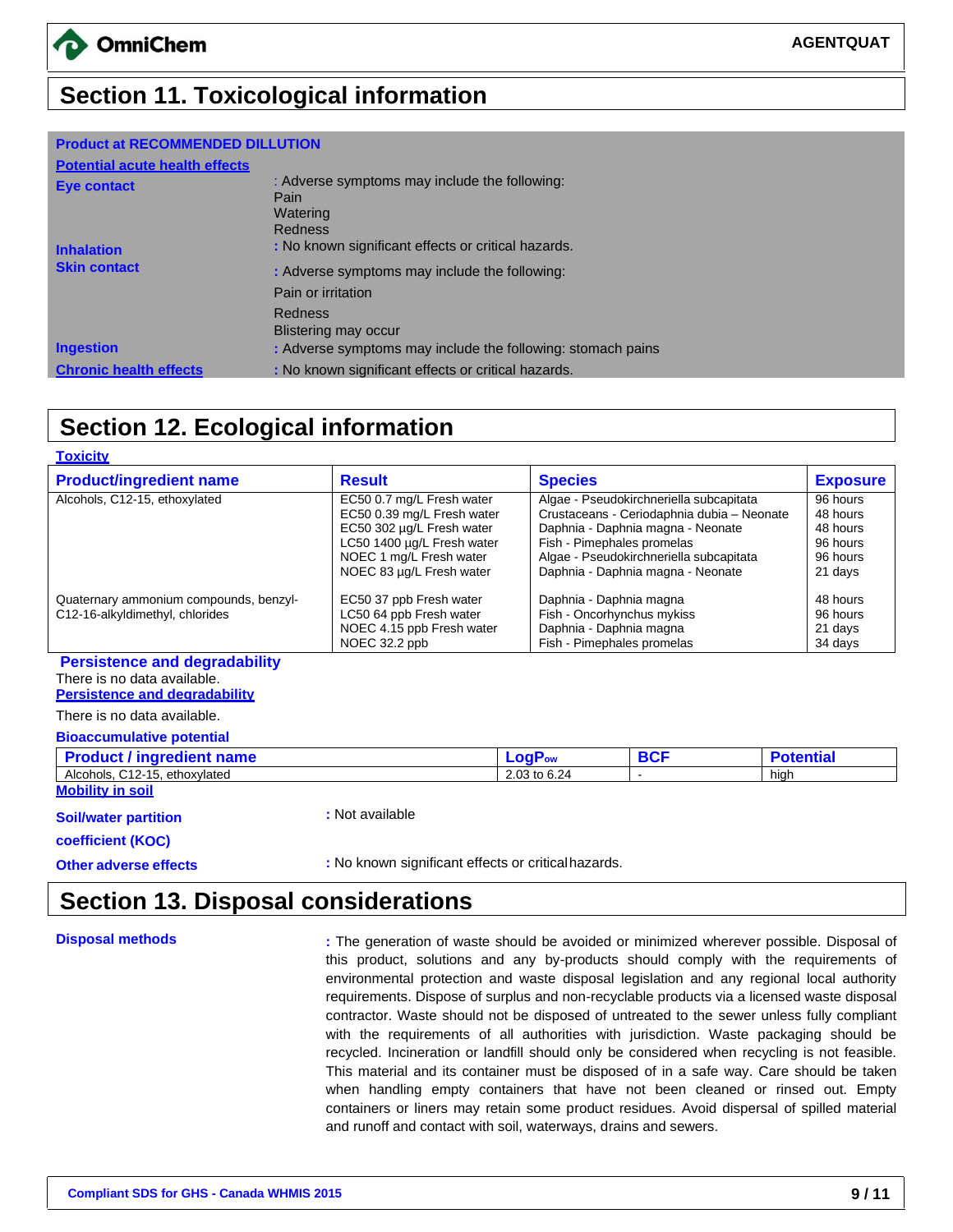## **Section 13. Disposal considerations**

#### **Product at RECOMMENDED DILLUTION**

**Disposal methods :** when it's possible, avoid waste generation. Disposal of this product, solutions and any byproducts should comply with the requirements of environmental protection and waste disposal legislation and any regional local authority requirements. Dispose of surplus and non-recyclable products via a licensed waste disposal contractor. Waste should not be disposed of untreated to the sewer unless fully compliant with the requirements of all authorities with jurisdiction. Waste packaging should be recycled. Incineration or landfill should only be considered when recycling is not feasible. This material and its container must be disposed of in a safe way. Care should be taken when handling

empty containers that have not been cleaned or rinsed out. Empty containers or liners may retain some product residues. Avoid dispersal of spilled material and runoff and contact with soil, waterways, drains and sewers.

## **Section 14. Transport information**

|                                      | <b>TDG Classification</b>                                                                                                                                | <b>IMDG</b>                                                                                                                                                   | <b>IATA</b>                                                                                                                                              |
|--------------------------------------|----------------------------------------------------------------------------------------------------------------------------------------------------------|---------------------------------------------------------------------------------------------------------------------------------------------------------------|----------------------------------------------------------------------------------------------------------------------------------------------------------|
| <b>UN number</b>                     | <b>UN3267</b>                                                                                                                                            | <b>UN3267</b>                                                                                                                                                 | <b>UN3267</b>                                                                                                                                            |
| <b>UN proper</b><br>shipping name    | CORROSIVE LIQUID, BASIC, ORGANIC,<br>N.O.S. (Quaternary ammonium<br>compounds, benzyl-C12-16-alkyldimethyl,<br>chlorides, Alcohols, C12-15, ethoxylated) | CORROSIVE LIQUID, BASIC,<br>ORGANIC, N.O.S. (Quaternary<br>ammonium compounds, benzyl-C12-16-<br>alkyldimethyl, chlorides, Alcohols, C12-<br>15, ethoxylated) | CORROSIVE LIQUID, BASIC, ORGANIC,<br>N.O.S. (Quaternary ammonium<br>compounds, benzyl-C12-16-alkyldimethyl,<br>chlorides, Alcohols, C12-15, ethoxylated) |
| <b>Transport</b><br>hazard class(es) | 8                                                                                                                                                        | 8                                                                                                                                                             | 8                                                                                                                                                        |
| <b>Packing group</b>                 | Ш                                                                                                                                                        | $\mathbf{III}$                                                                                                                                                | $\mathbf{  }$                                                                                                                                            |
| <b>Environmental</b><br>hazards      | No.                                                                                                                                                      | No.                                                                                                                                                           | No.                                                                                                                                                      |

| <b>Additional information</b>                       |                                                                                                                                                                                                                    |
|-----------------------------------------------------|--------------------------------------------------------------------------------------------------------------------------------------------------------------------------------------------------------------------|
| <b>TDG Classification</b>                           | : Product classified as per the following sections of the Transportation of Dangerous Goods<br>Regulations: 2.40-2.42 (Class 8).                                                                                   |
| <b>Emergency Response</b><br><b>Guidebook (ERG)</b> | :153                                                                                                                                                                                                               |
| <b>Special precautions for user</b>                 | : Transport within user's premises: always transport in closed containers that are upright<br>and secure. Ensure that persons transporting the product know what to do in the event of an<br>accident or spillage. |

# **Section 15. Regulatory information**

#### **Canadian lists**

| <b>Canada inventory (DSL)</b><br><b>NDSL)</b> | : All components are listed or exempted.                                                                                                                                          |
|-----------------------------------------------|-----------------------------------------------------------------------------------------------------------------------------------------------------------------------------------|
| <b>Canadian NPRI</b>                          | : The following components are listed: Quaternary ammonium compounds, di-C8-10-alkyldimethyl,<br>chlorides, Quaternary ammonium compounds, benzyl-C12-16-alkyldimethyl, chlorides |
| <b>CEPA Toxic substances</b>                  | : None of the components are listed.                                                                                                                                              |